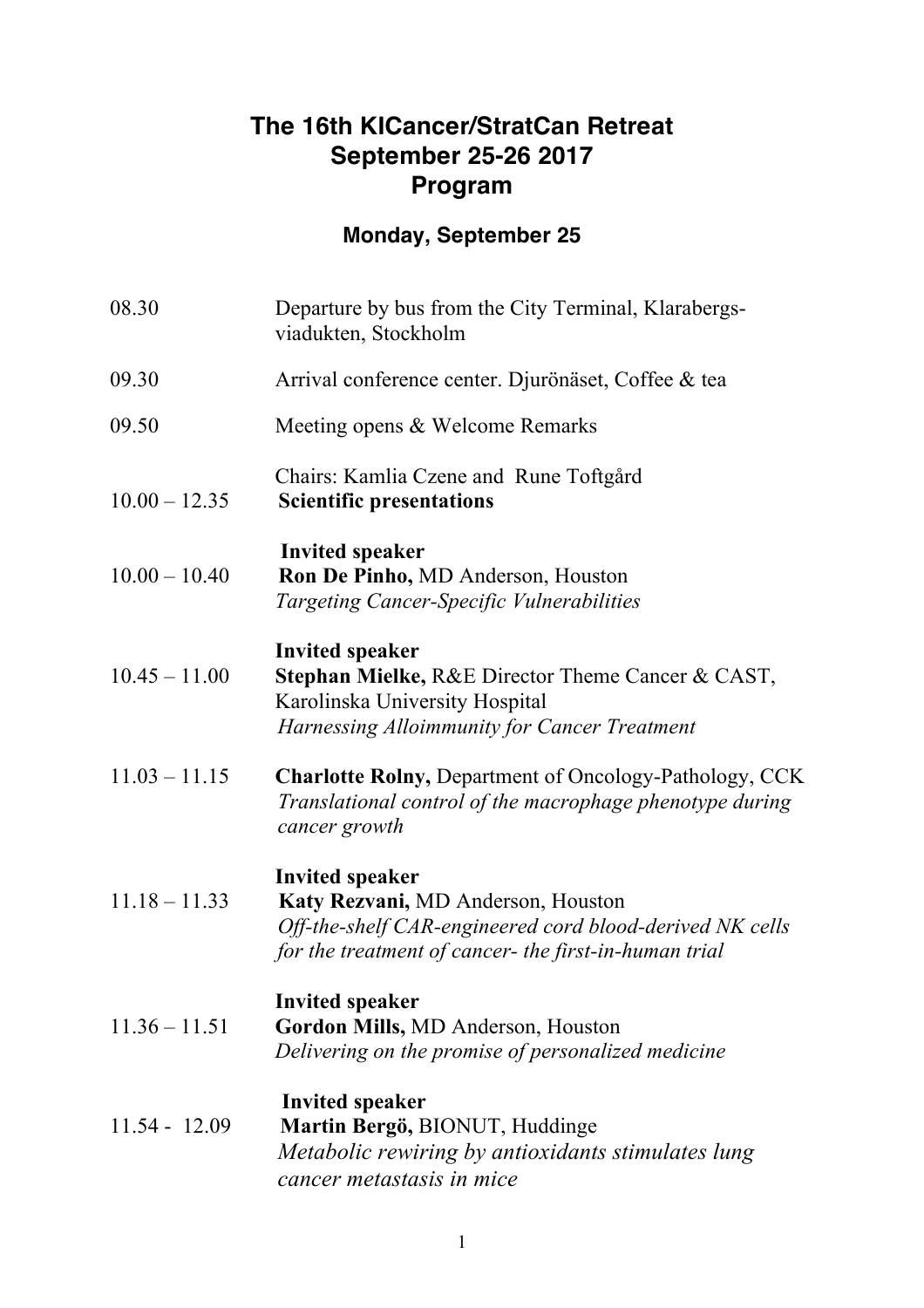#### **Invited speaker**

| $12.12 - 12.27$ | <b>Rolf Lewensohn, Department of Oncology Pathology</b>       |
|-----------------|---------------------------------------------------------------|
|                 | Malignant pleural effusions from lung cancer patients offer a |
|                 | source of primary cells for biomarker discovery and           |
|                 | <i>therapeutic testing</i>                                    |

- 12.30 12.40 **Photo session**
- 12.45 13.45 LUNCH

Chairs: Charlotte Rolny and Arne Östman

13.45 - 14.15 **Scientific presentations Invited speaker Seishi Ogawa,** Department of Pathology and Tumor Biology, Graduate School of Medicine, Kyoto University *A novel mechanism of cancer immune evasion via the disruption of PD-L1 3'-UTR*

#### 14.20 – 14.35 **Invited speaker Hanna Eriksson & Johan Hansson,** Dept of Oncology and Pathology *Outcome data and translational studies of melanoma*

14.38 – 14.53 **Invited speaker Yvonne Brandberg,** Dept of Oncology and Pathology *Care science in the context of translational cancer research*

- 14.56 15.08 **Linda S. Lindström,** Department of Biosciences and **Nutrition** *Increased long-term risk of fatal breast cancer in patients with high intra-tumor heterogeneity of the estrogen receptor*
- 15.10 15.40 COFFEE/TEA. CHECK IN
- Chair: Tina Dalianis and Ingemar Ernberg 15.40 - 15.55 **Invited speaker Anders Gustafsson,** Dean of Research, KI *The Board of Research, Cancer Research and Education*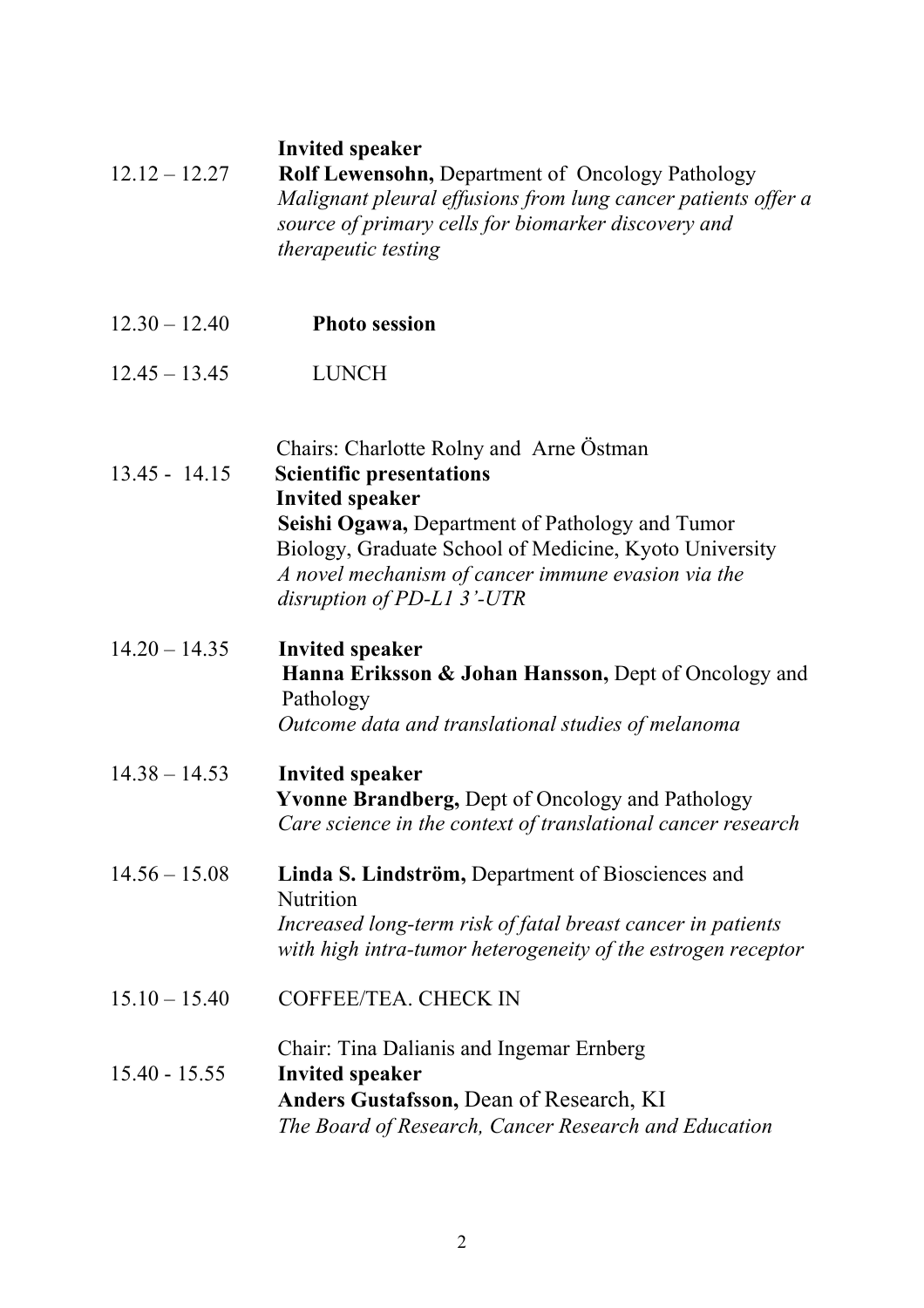|                 | <b>Invited speaker</b>                                                                                                    |
|-----------------|---------------------------------------------------------------------------------------------------------------------------|
| $16.00 - 16.20$ | Harald Blegen, Theme cancer leader.                                                                                       |
|                 | Highlights from the current Theme Cancer process                                                                          |
|                 |                                                                                                                           |
| 16.25           | Introduction to Break Out Sessions                                                                                        |
|                 |                                                                                                                           |
| $16.35 - 17.50$ | <b>Break Out Sessions</b>                                                                                                 |
| $16.35 - 17.50$ | <b>Break out session NUMBER ONE (I) in</b>                                                                                |
|                 | ROOM A House 1                                                                                                            |
|                 | <b>Methods and treatment development</b>                                                                                  |
|                 | Chairs: Kristina Viktorsson and Lars Holmgren                                                                             |
|                 |                                                                                                                           |
|                 | <b>Scientific Presentations</b>                                                                                           |
| $16.35 - 16.47$ | <b>Twana Alkasalias, MTC</b>                                                                                              |
|                 | Live cell Imaging-High throughput system to study cells                                                                   |
|                 | behavior, interaction and heterogeneity.                                                                                  |
| $16.50 - 17.02$ |                                                                                                                           |
|                 | <b>Raoul Kuiper, FENO at Dept of Lab Medicine, Huddinge</b><br>Morphologic phenotype analysis-analyzing tissue in context |
|                 | of the model organism.                                                                                                    |
|                 |                                                                                                                           |
| $17.05 - 17.17$ | <b>Sean Rudd, Science For Life Laboratory, Division of</b>                                                                |
|                 | <b>Translational Medicine and Chemical Biology, MBB</b>                                                                   |
|                 | SAMHD1 is a barrier to antimetabolite-based cancer                                                                        |
|                 | therapies                                                                                                                 |
| $17.20 - 17.32$ | Mats Ferm, KI Innovations AB, StratCan and Department                                                                     |
|                 | of Oncology & Pathology                                                                                                   |
|                 | Can your discovery become the next breaktrough in cancer                                                                  |
|                 | therapy or diagnosis? Transform your discovery into                                                                       |
|                 | benefits for the patients - by doing business                                                                             |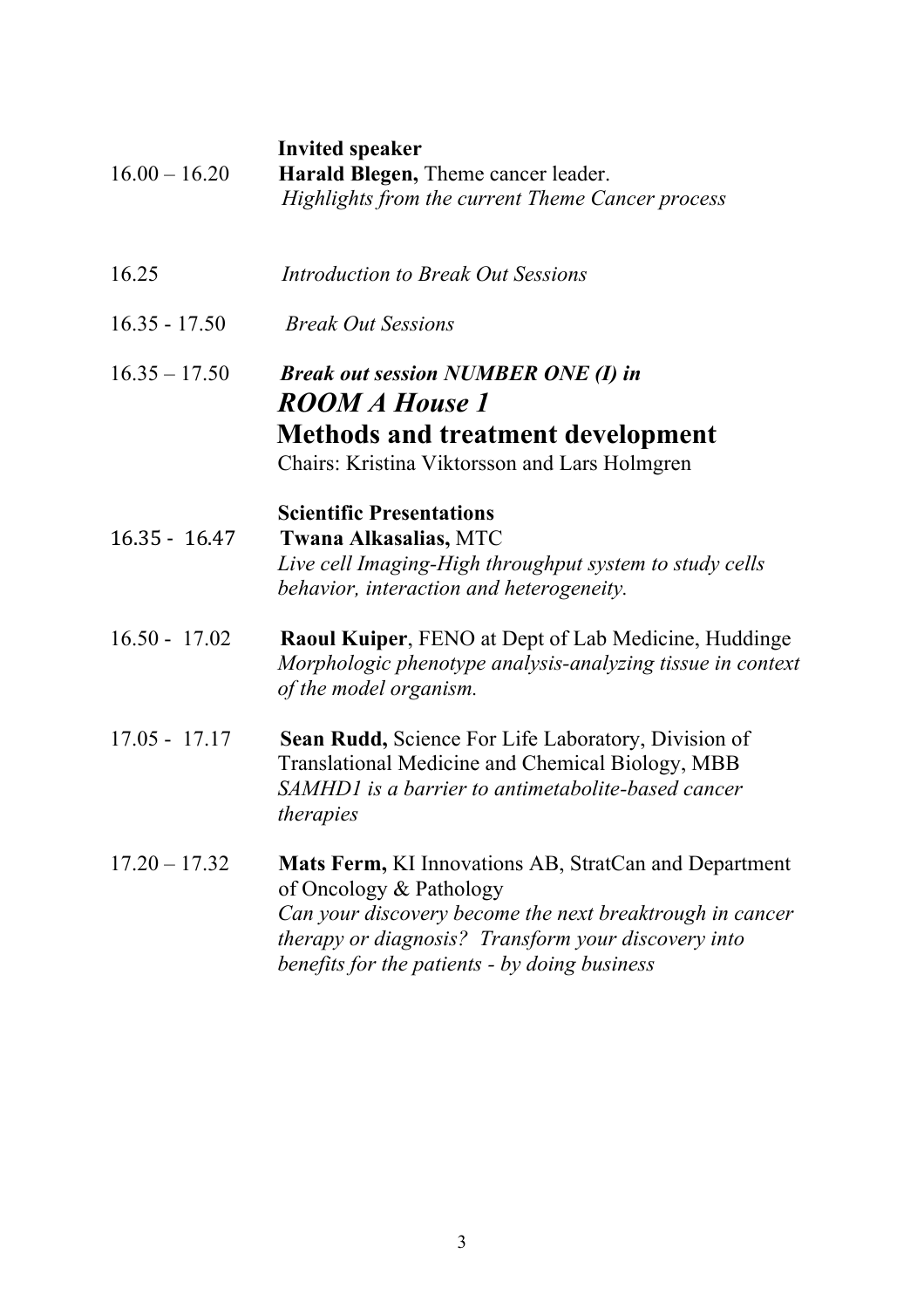| $16.35 - 17.50$ | <b>Break out session number TWO (II) in</b><br><b>ROOM A House 2</b><br><b>Basic research</b><br>Chairs: Gayathri Chandrasekar-Janebjer & Boris<br>Zhivotovsky                                                                                  |
|-----------------|-------------------------------------------------------------------------------------------------------------------------------------------------------------------------------------------------------------------------------------------------|
| $16.35 - 16.47$ | Idha Kurtsdotter, Ludwig Institute for Cancer Research and<br>CMB<br>SOX5/6/21 prevent oncogene-driven transformation of brain<br>stem cells                                                                                                    |
| $16.50 - 17.02$ | Franziska M. Zickgraf, German Cancer Research Center<br>(DKFZ), Heidelberg, Germany<br>SSEA1 <sup>-</sup> cells mark a tumor-initiating population in serous<br>ovarian cancer                                                                  |
| $17.05 - 17.17$ | <b>Olle Lindberg, Institute of Environmental Medicine</b><br>(IMM), Toxicology Unit<br>Post-translational modifications of Epidermal growth Factor<br>receptor variant III (EGFRvIII) regulate tumor cell behavior<br>in model for GBM          |
| $17.20 - 17.32$ | <b>Shuijie Li, Ludwig Institute for Cancer Research and MTC,</b><br>VHL regulates mitochondrial mass in a hydroxylation<br>dependent manner, providing a novel oxygen sensing<br>pathway that is defective in VHL type-2C disease               |
| $17.35 - 17.47$ | Vitaliy Kaminskyy, Institute of Environmental Medicine,<br>Division of Toxicology, Karolinska Institutet<br>Suppressed translation as a mechanism of initiation of<br>apoptosis in autophagy-deficient NSCLC cells under nutrient<br>limitation |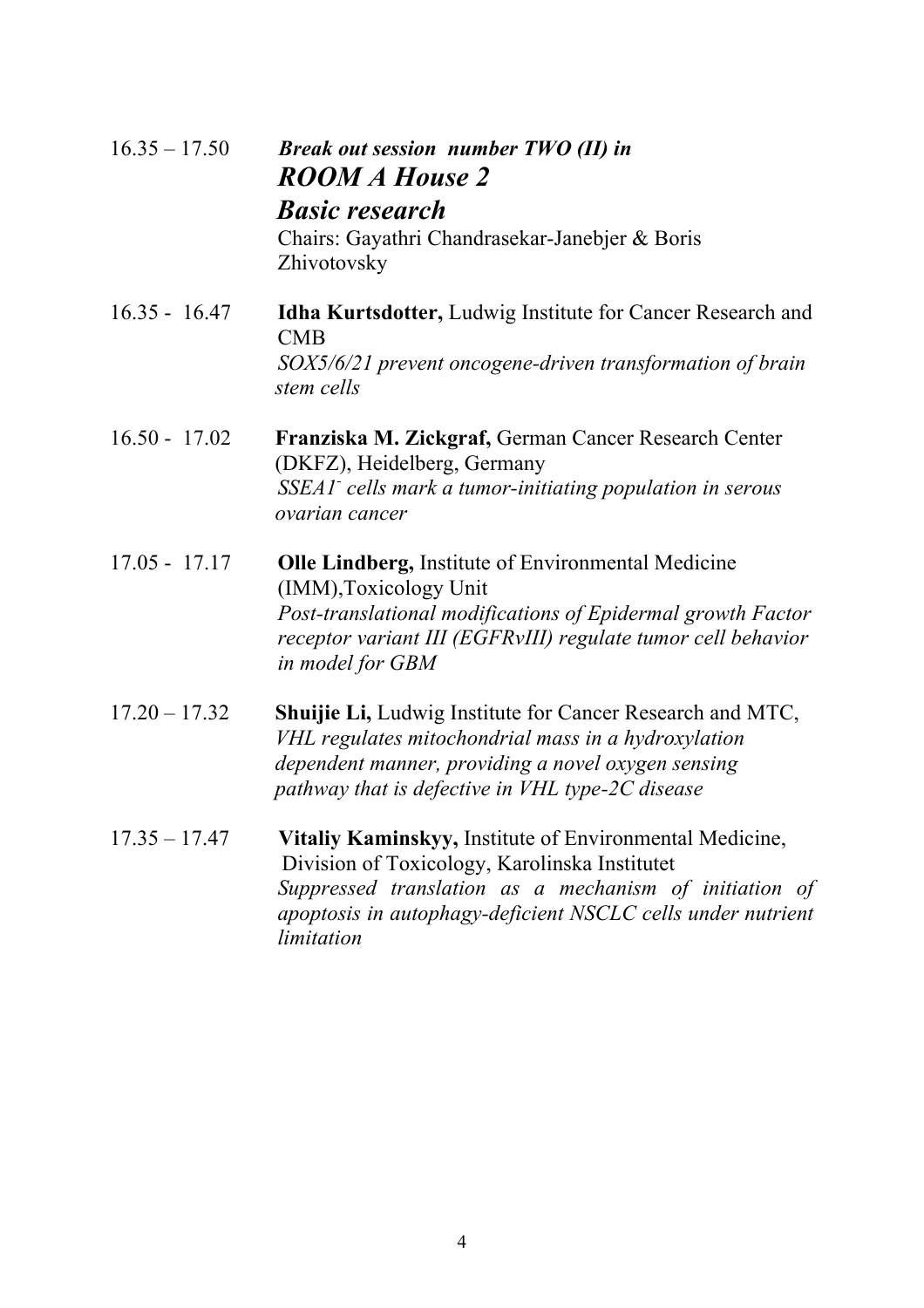| $16.35 - 17.50$ | <b>Break out session number THREE (III) in</b><br><b>ROOM A House 3</b><br><b>Translational-clinical research</b><br>Chairs: Bertha Brodin and Bertrand Joseph                                                           |
|-----------------|--------------------------------------------------------------------------------------------------------------------------------------------------------------------------------------------------------------------------|
| $16.35 - 16.47$ | <b>Tingting Huang, MEB</b><br>Dynamic Change of Nasopharyngeal Microbiome in the<br>Nasopharyngeal Carcinoma Patients during Radiotherapy                                                                                |
| $16.50 - 17.02$ | <b>William Nyberg, Unit of Experimental Rheumatology,</b><br>Department of Medicine<br>TRIM28 controls KRAS and YAP1 signaling and regulates<br>tumor growth in malignant melanoma                                       |
| $17.05 - 17.17$ | <b>Pingnan Xiao, Center for Hematology and Regenerative</b><br>Medicine, Department of Medicine<br>Mesenchymal stromal cells, instigator or suppressor for the<br>development of MLL-AF9 induced acute myeloid leukemia? |
| $17.20 - 17.32$ | Michael Mints, Karolinska Institutet, Department of<br>Medicine<br>Urine Exosomes Retain a Malignant Protein Profile after<br>Tumour Ablation in Patients with Urinary Bladder Cancer                                    |
| $17.35 - 17.47$ | <b>Helene Rundqvist, CMB</b><br>$CD8+$ T-cell depletion abolishes the anti-metastatic effects<br>of Voluntary Running in a mouse model of Breast Cancer                                                                  |
| 18.00           | <b>DINNER</b>                                                                                                                                                                                                            |

| $19.30 - 20.00$ | Mounting of posters                      |
|-----------------|------------------------------------------|
| $20.00 - 22.00$ | Poster session with discussions & mingle |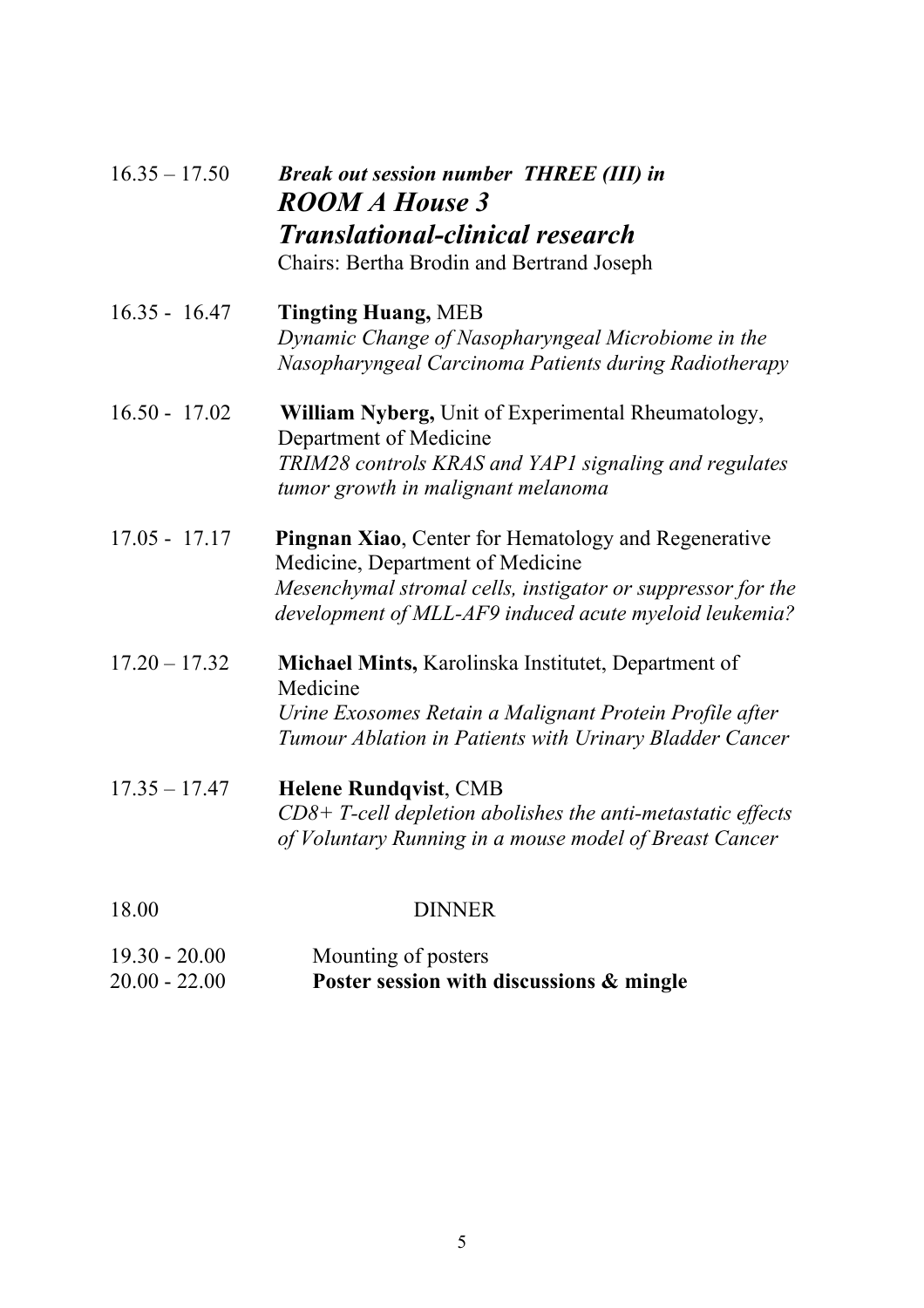## **Tuesday, September 26**

| $07.30 - 08.45$ | <b>BREAKFAST &amp; CHECK OUT</b>                                                                                                                                                                                                                                                                   |
|-----------------|----------------------------------------------------------------------------------------------------------------------------------------------------------------------------------------------------------------------------------------------------------------------------------------------------|
|                 | Chairs: Elena Kashuba and Lisa Westerberg                                                                                                                                                                                                                                                          |
| $09.00 - 10.15$ | <b>Scientific presentations</b>                                                                                                                                                                                                                                                                    |
| $9.00 - 9.12$   | Elham Yektaei-Karin, Departments of Oncology, KI &<br>Pathology and Hematology, K<br>Cysteinyl leukotriene signaling linked to growth of CML cells<br>in vitro                                                                                                                                     |
| $9.15 - 9.27$   | <b>Carina Strell, Dept of Oncology and Pathology</b><br>Identification of a poor prognosis-associated Jagged/Notch-<br>induced PDGFRa-low fibroblast subset in breast DCIS                                                                                                                         |
| $9.30 - 9.42$   | Anna L.V. Johansson, MEB and the Cancer Registry of<br>Norway, Oslo, Norway<br>Tumor characteristics and prognosis in women with<br>pregnancy associated breast cancer (PABC) in Sweden                                                                                                            |
| $9.45 - 9.57$   | Joanna S. Kritikou, MTC<br>NK cells with constitutively active WASp display<br>hyperactivity and increased tumor cell killing                                                                                                                                                                      |
| $10.00 - 10.12$ | Cinzia Bersani presented by Tina Dalianis. Dept of<br>Oncology-Pathology, MTC and CLINTEC; SciLife, Uppsala<br>Targeted sequencing of tonsillar and base of tongue cancer<br>and human papillomavirus positive unknown primary of the<br>head and neck reveals prognostic effects of mutated FGFR3 |
| $10.15 - 10.45$ | <b>COFFEE</b>                                                                                                                                                                                                                                                                                      |
| $10.45 - 11.15$ | Chairs: Sonia Lain and Andreas Lundqvist<br><b>Invited Speaker</b><br><b>Spencer Wei, MD Anderson, Houston</b><br>Distinct cellular mechanisms underlie anti-CTLA-4 and<br>anti-PD-1 checkpoint blockade                                                                                           |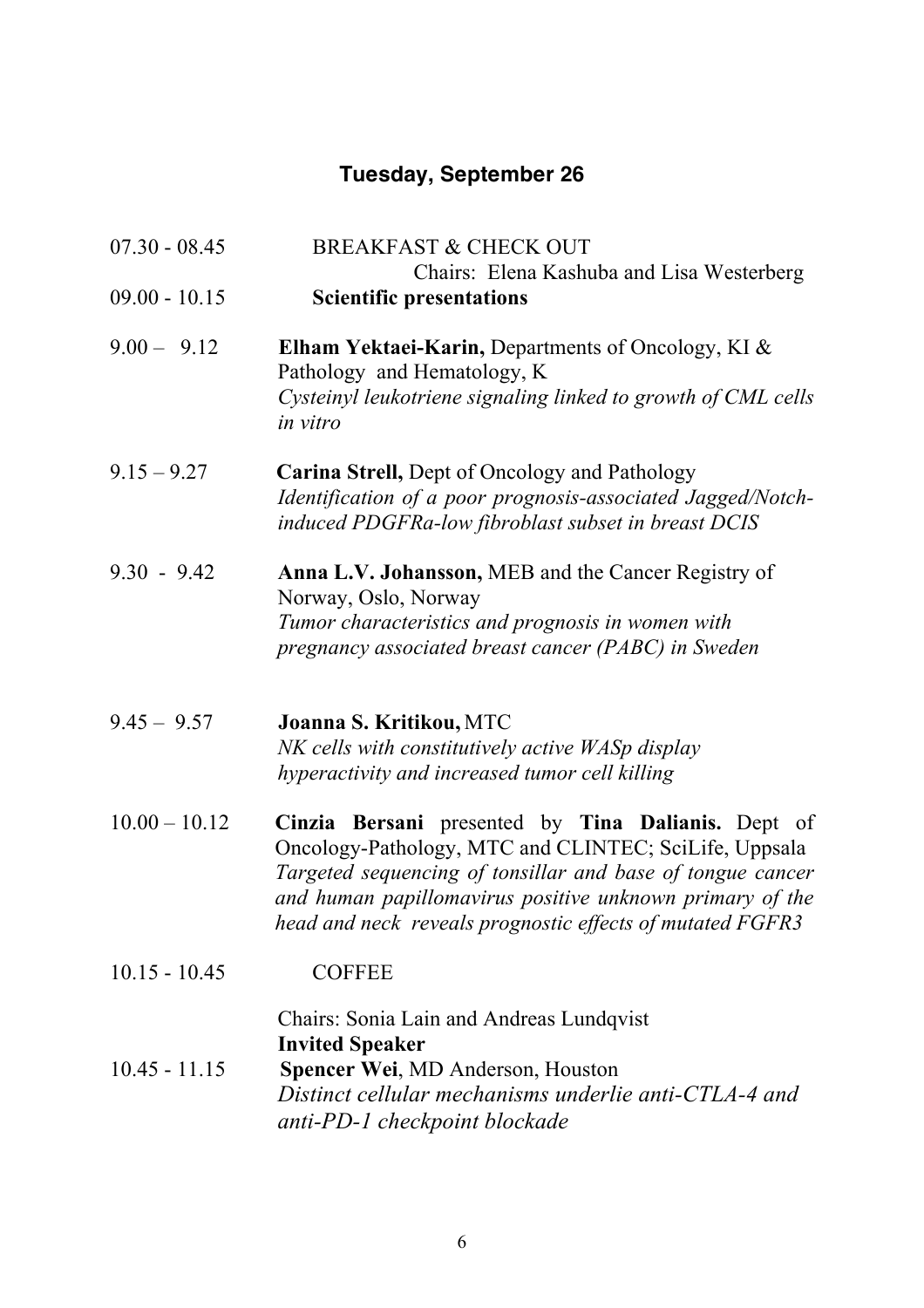| $11.18 - 11.30$ | <b>Marios Dimitriou, Center for Hematology and Regenerative</b> |
|-----------------|-----------------------------------------------------------------|
|                 | Medicine, KI & Department of Medicine, Karolinska               |
|                 | University Hospital Huddinge                                    |
|                 | Molecular probing of distinct stem and progenitor populations   |
|                 | improves post-allogeneic transplantation prediction of relapses |
|                 | <i>in MDS patients</i>                                          |

- 11.35 12.30 LUNCH
- Chairs: Marie Arsenian-Henriksson and Claes Karlsson 12.30 – 13.55 **Scientific presentations**

#### **Invited speaker**

- 12.30 13.10 **Michael Davies.** MD Anderson, Houston *The role of the PI3K-AKT pathway in CNS metastasis and therapeutic resistance in melanoma*
- 13.15 13.27 **Johan Lindberg,** MEB *Liquid biopsies in metastatic prostate cancer*
- 13.30 13.42 **Isabelle Westerlund,** CMB, Ludwig Institute for Cancer Research, MTC, Department of Women's and Children's Health, Karolinska Institutet *Combined epigenetic and differentiation-based treatment inhibits neuroblastoma tumor growth and links HIF2α to tumor suppression*
- 13.45 13.57 **Richard Rosenquist Brandell,** Dept of Molecular Medicine and Surgery *Genomic Medicine Sweden initiative - a coordinated national integration of precision medicine in Swedish Healthcare*
- 14.00 14.30 COFFEE
- 14.30 15.15 **Scientific presentations**
- Chairs: Jonas Fuxe and Mikael Karlsson 14.30 - 14.42 **Mikael Eriksson, MEB** *Clinical model for identifying the short-term risk of breast cancer*